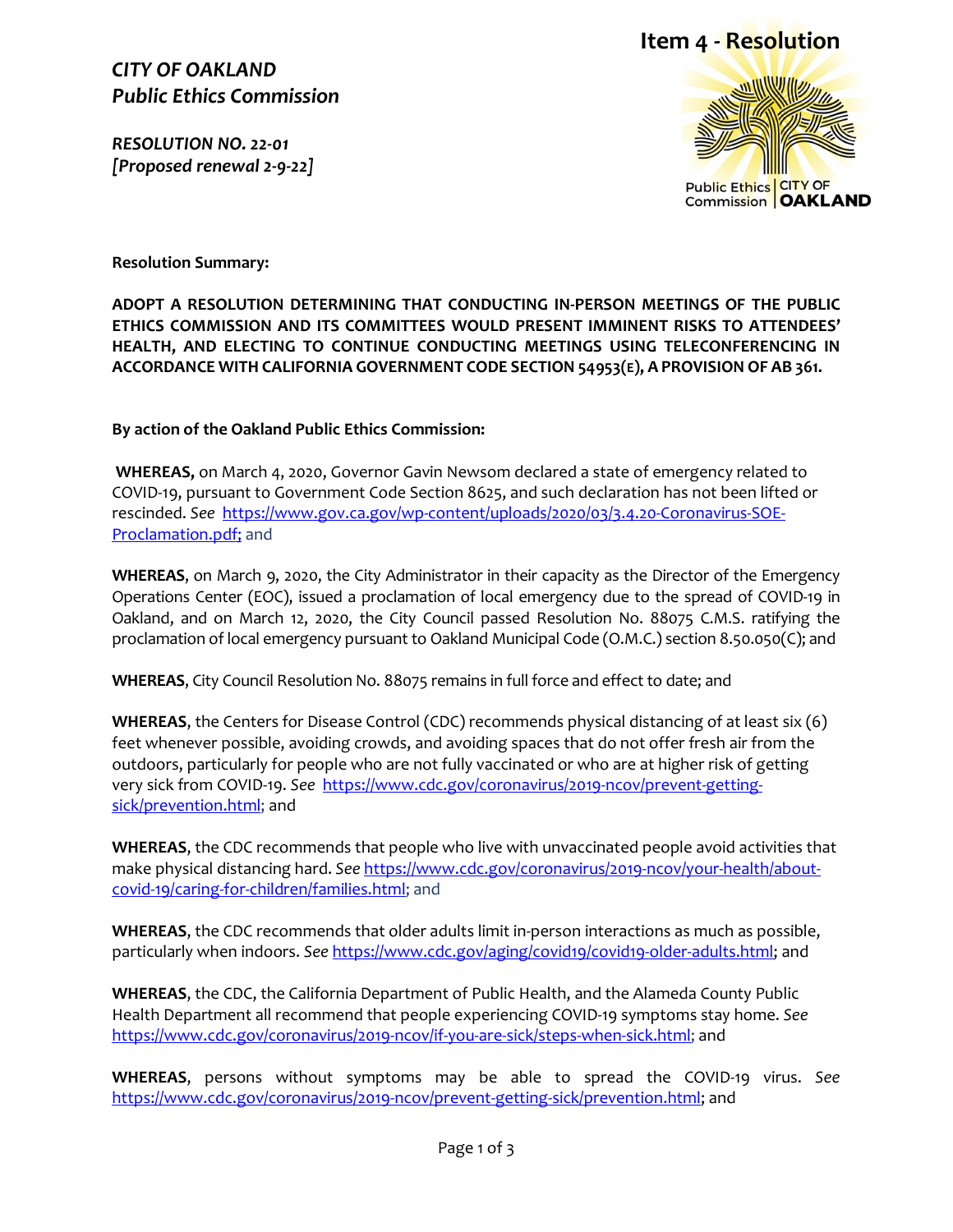### *CITY OF OAKLAND Public Ethics Commission*

*RESOLUTION NO. 22-01 [Proposed renewal 2-9-22]* 





**WHEREAS**, fully vaccinated persons who become infected with the COVID-19 Delta variant can spread the virus to others. *See* [https://www.cdc.gov/coronavirus/2019-ncov/vaccines/fully](https://www.cdc.gov/coronavirus/2019-ncov/vaccines/fully-vaccinated.html)[vaccinated.html;](https://www.cdc.gov/coronavirus/2019-ncov/vaccines/fully-vaccinated.html) and

**WHEREAS**, the City's public-meeting facilities are indoor facilities that do not ensure circulation of fresh/outdoor air, particularly during periods of cold and/or rainy weather, and were not designed to ensure that attendees can remain six (6) feet apart; and

**WHEREAS,** holding in-person meetings would encourage community members to come to City facilities to participate in local government, and some of them would be at high risk of getting very sick from COVID-19 and/or would live with someone who is at high risk; and

**WHEREAS,** in-person meetings would tempt community members who are experiencing COVID-19 symptoms to leave their homes in order to come to City facilities and participate in local government; and

**WHEREAS,** attendees would use ride-share services and/or public transit to travel to in-person meetings, thereby putting them in close and prolonged contact with additional people outside of their households;

#### **Now therefore be it:**

**RESOLVED:** that the Public Ethics Commission finds and determines that the foregoing recitals are true and correct and hereby adopts and incorporates them into this Resolution; and

**RESOLVED:** that, based on these determinations and consistent with federal, state and local health guidance, the Public Ethics Commission determines that conducting in-person meetings would pose imminent risks to the health of attendees; and

**RESOLVED:** that the Public Ethics Commission firmly believes that the community's health and safety and the community's right to participate in local government, are both critically important, and is committed to balancing the two by continuing to use teleconferencing to conduct public meetings, in accordance with California Government Code Section 54953(e), a provision of AB-361; and

**RESOLVED:** that the Public Ethics Commission and its committees will meet by teleconference this month and will renew these (or similar) findings at least every thirty (30) days in accordance with California Government Code section 54953(e) until the state of emergency related to COVID-19 has been lifted, or the Public Ethics Commission finds that in-person meetings no longer pose imminent risks to the health of attendees, whichever occurs first.